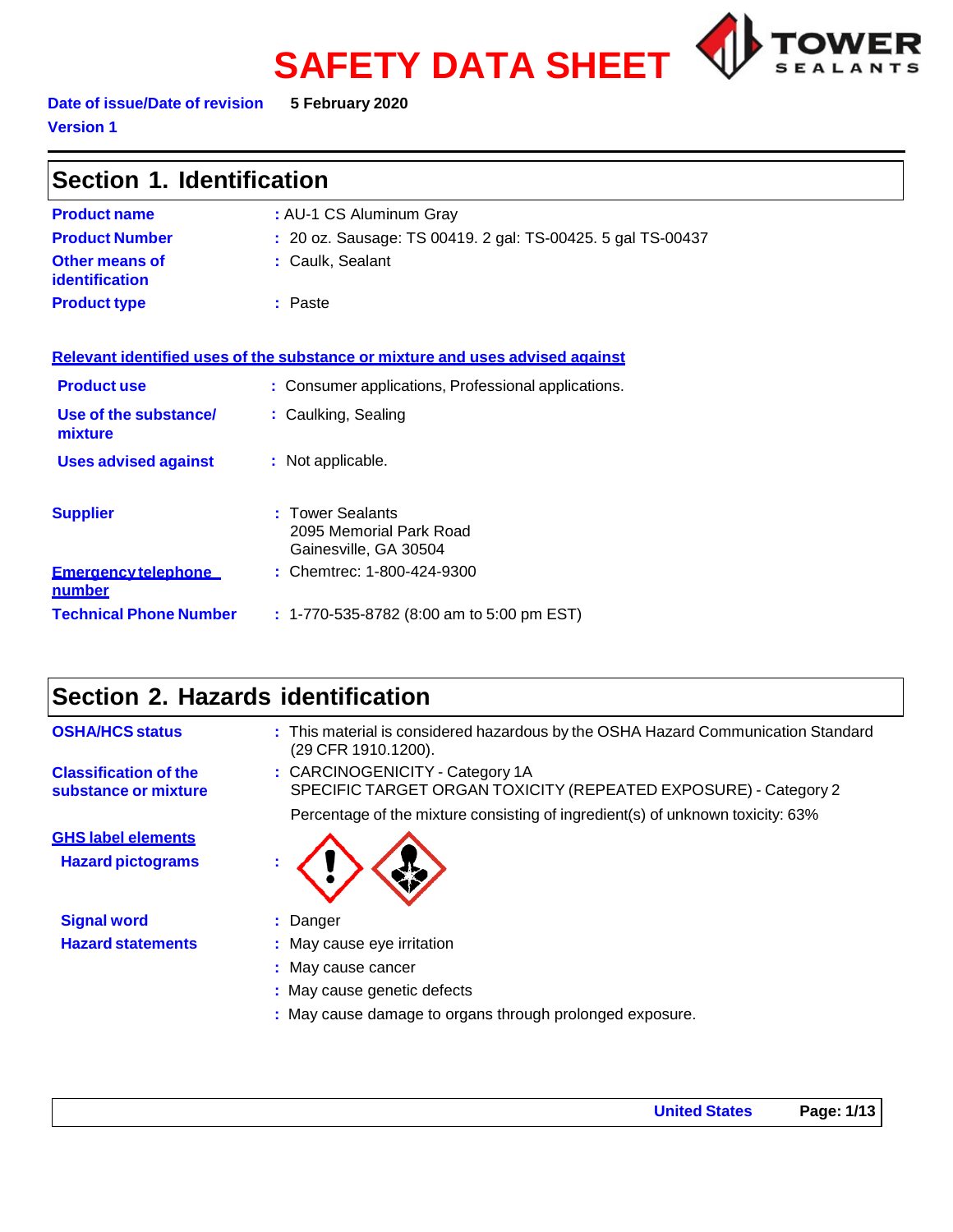**Product code** 20 oz. Sausage: TS 00419. 2 gal: TS-00425. 5 gal TS-00437

### **Section 2. Hazards identification**

### **Precautionary statements**

| <b>General</b>                             | : Read label before use. Keep out of reach of children. If medical advice is needed,<br>have product container or label at hand.                                                                                                                                                                                                                                                                                                                                                            |
|--------------------------------------------|---------------------------------------------------------------------------------------------------------------------------------------------------------------------------------------------------------------------------------------------------------------------------------------------------------------------------------------------------------------------------------------------------------------------------------------------------------------------------------------------|
| <b>Prevention</b>                          | : Obtain special instructions before use. Do not handle until all safety precautions have<br>been read and understood. Use personal protective equipment as required. Do not<br>breathe vapor.                                                                                                                                                                                                                                                                                              |
| <b>Response</b>                            | : Get medical attention if you feel unwell. IF exposed or concerned: Get medical<br>attention.                                                                                                                                                                                                                                                                                                                                                                                              |
| <b>Storage</b>                             | : Store locked up.                                                                                                                                                                                                                                                                                                                                                                                                                                                                          |
| <b>Disposal</b>                            | : Dispose of contents and container in accordance with all local, regional, national and<br>international regulations.                                                                                                                                                                                                                                                                                                                                                                      |
| <b>Supplemental label</b><br>elements      | : Sanding and grinding dusts may be harmful if inhaled. This product contains Crystalline<br>Silica which can cause lung cancer or silicosis. The risk of cancer depends on the<br>duration and level of exposure to dust from sanding surfaces or mist from spray<br>applications. Since this product is not meant to be sanded or sprayed, risk of exposure is<br>considered low. Avoid contact with skin and clothing. Wash thoroughly after handling.<br>Emits toxic fumes when heated. |
| <b>Hazards not otherwise</b><br>classified | : Prolonged or repeated contact may dry skin and cause irritation.                                                                                                                                                                                                                                                                                                                                                                                                                          |

### **Section 3. Composition/information on ingredients**

| <b>Substance/mixture</b> | : Mixture               |
|--------------------------|-------------------------|
| <b>Product name</b>      | : AU-1 CS Aluminum Gray |

| Ingredient name                                     | $\frac{9}{6}$ | <b>CAS number</b> |
|-----------------------------------------------------|---------------|-------------------|
| l Limestone                                         | $10 - 30$     | 1317-65-3         |
| White mineral oil (petroleum)                       | $1 - 5$       | 8042-47-5         |
| <b>Ethylene Glycol</b>                              | $0.5 - 1.5$   | 107-21-1          |
| l Titanium Dioxide                                  | $ 0.5 - 1.5 $ | 13463-67-7        |
| Crystalline Silica, respirable powder (<10 microns) | $0.1 - 1$     | 14808-60-7        |

SUB codes represent substances without registered CAS Numbers.

Any concentration shown as a range is to protect confidentiality or is due to batch variation.

There are no additional ingredients present which, within the current knowledge of the supplier and in the **concentrations applicable, are classified as hazardous to health or the environment and hence require reporting in this section.**

**Occupational exposure limits, if available, are listed in Section 8.**

### **Section 4. First aid measures**

If ingestion, irritation, any type of overexposure or symptoms of overexposure occur during or persists after use of this product, contact a POISON CONTROL CENTER, EMERGENCY ROOM OR PHYSICIAN immediately; have Safety Data Sheet information available. Never give anything by mouth to an unconscious or convulsing person. **Description of necessary first aid measures**

**Eye contact :** Check for and remove any contact lenses. Immediately flush eyes with running water for at least 15 minutes, keeping eyelids open. Seek immediate medical attention.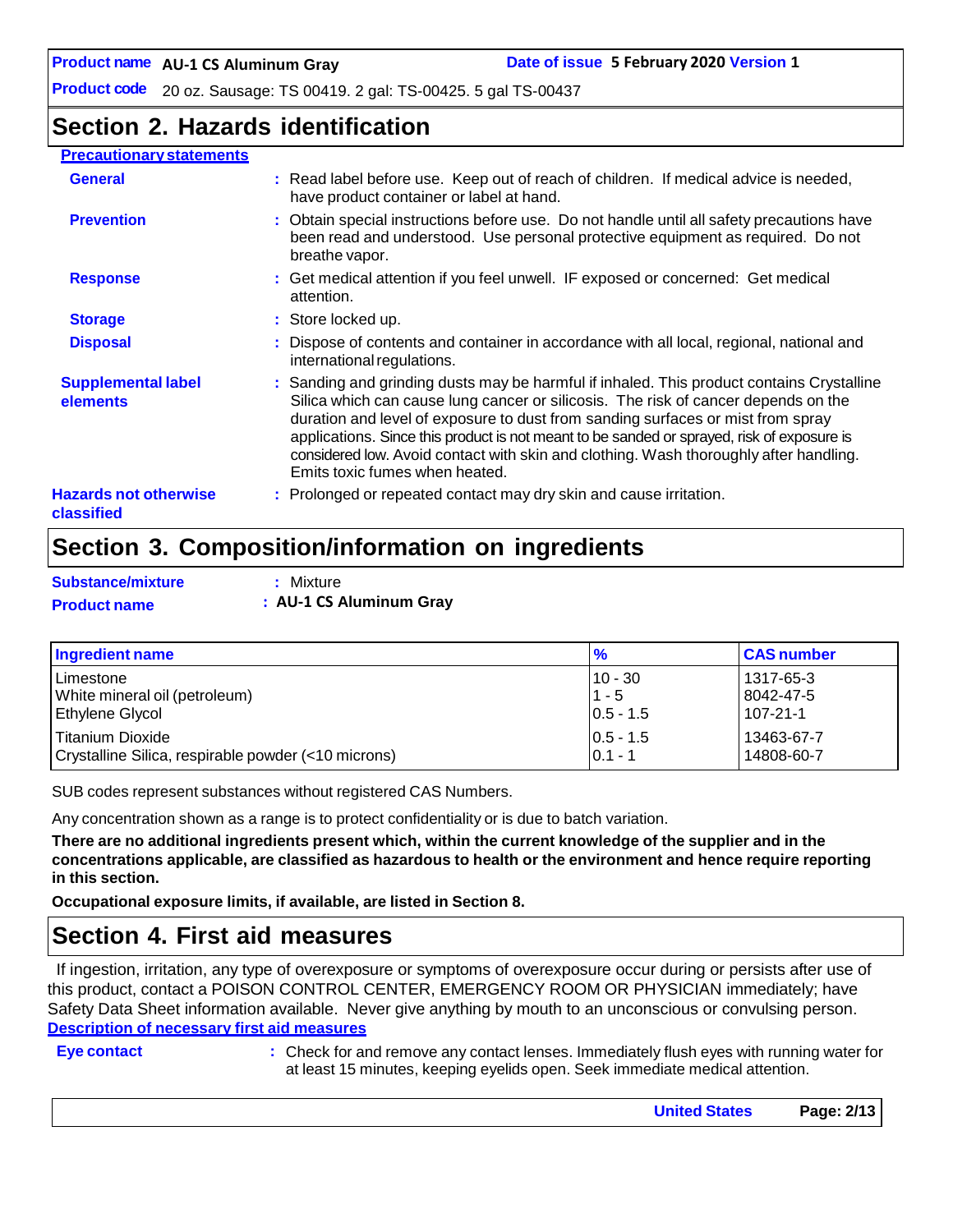**Product code** 20 oz. Sausage: TS 00419. 2 gal: TS-00425. 5 gal TS-00437

### **Section 4. First aid measures**

| <b>Inhalation</b>   | : Remove to fresh air. Keep person warm and at rest. If not breathing, if breathing is<br>irregular or if respiratory arrest occurs, provide artificial respiration or oxygen by trained<br>personnel. |
|---------------------|--------------------------------------------------------------------------------------------------------------------------------------------------------------------------------------------------------|
| <b>Skin contact</b> | : Remove contaminated clothing and shoes. Wash skin thoroughly with soap and water<br>or use recognized skin cleanser. Do NOT use solvents or thinners.                                                |
| <b>Ingestion</b>    | : If swallowed, seek medical advice immediately and show this container or label. Keep<br>person warm and at rest. Do NOT induce vomiting.                                                             |

|                                       | Most important symptoms/effects, acute and delayed                                                                        |
|---------------------------------------|---------------------------------------------------------------------------------------------------------------------------|
| <b>Potential acute health effects</b> |                                                                                                                           |
| Eye contact                           | : Direct contact may cause slight to moderate irritation.                                                                 |
| <b>Inhalation</b>                     | $\therefore$ May cause slight irritation to respiratory passages $-$ headache $-$ dizziness.                              |
| <b>Skin contact</b>                   | : May cause allergic skin reactions and / or central nervous system depression. May cause<br>skin dryness and irritation. |
| <b>Ingestion</b>                      | : Low ingestion hazard in normal use.                                                                                     |

| Over-exposure signs/symptoms |                                                                                    |
|------------------------------|------------------------------------------------------------------------------------|
| <b>Eye contact</b>           | : No specific data.                                                                |
| <b>Inhalation</b>            | : No specific data.                                                                |
| <b>Skin contact</b>          | : Adverse symptoms may include the following:<br>irritation<br>dryness<br>cracking |
| <b>Ingestion</b>             | : No specific data.                                                                |

|                                   | Indication of immediate medical attention and special treatment needed, if necessary                                                                                                                                                                                                                                                                                                                            |
|-----------------------------------|-----------------------------------------------------------------------------------------------------------------------------------------------------------------------------------------------------------------------------------------------------------------------------------------------------------------------------------------------------------------------------------------------------------------|
| <b>Notes to physician</b>         | : Treat symptomatically. Contact poison treatment specialist immediately if large<br>quantities have been ingested or inhaled.                                                                                                                                                                                                                                                                                  |
| <b>Specific treatments</b>        | : No specific treatment.                                                                                                                                                                                                                                                                                                                                                                                        |
| <b>Protection of first-aiders</b> | : No action shall be taken involving any personal risk or without suitable training. If it is<br>suspected that fumes are still present, the rescuer should wear an appropriate mask or<br>self-contained breathing apparatus. It may be dangerous to the person providing aid to<br>give mouth-to-mouth resuscitation. Wash contaminated clothing thoroughly with water<br>before removing it, or wear gloves. |

**See toxicological information (Section 11)**

### **Section 5. Fire-fighting measures**

| Extinguishing media                    |                                                                 |
|----------------------------------------|-----------------------------------------------------------------|
| <b>Suitable extinguishing</b><br>media | : Use an extinguishing agent suitable for the surrounding fire. |
| Unsuitable extinguishing<br>media      | : None known.                                                   |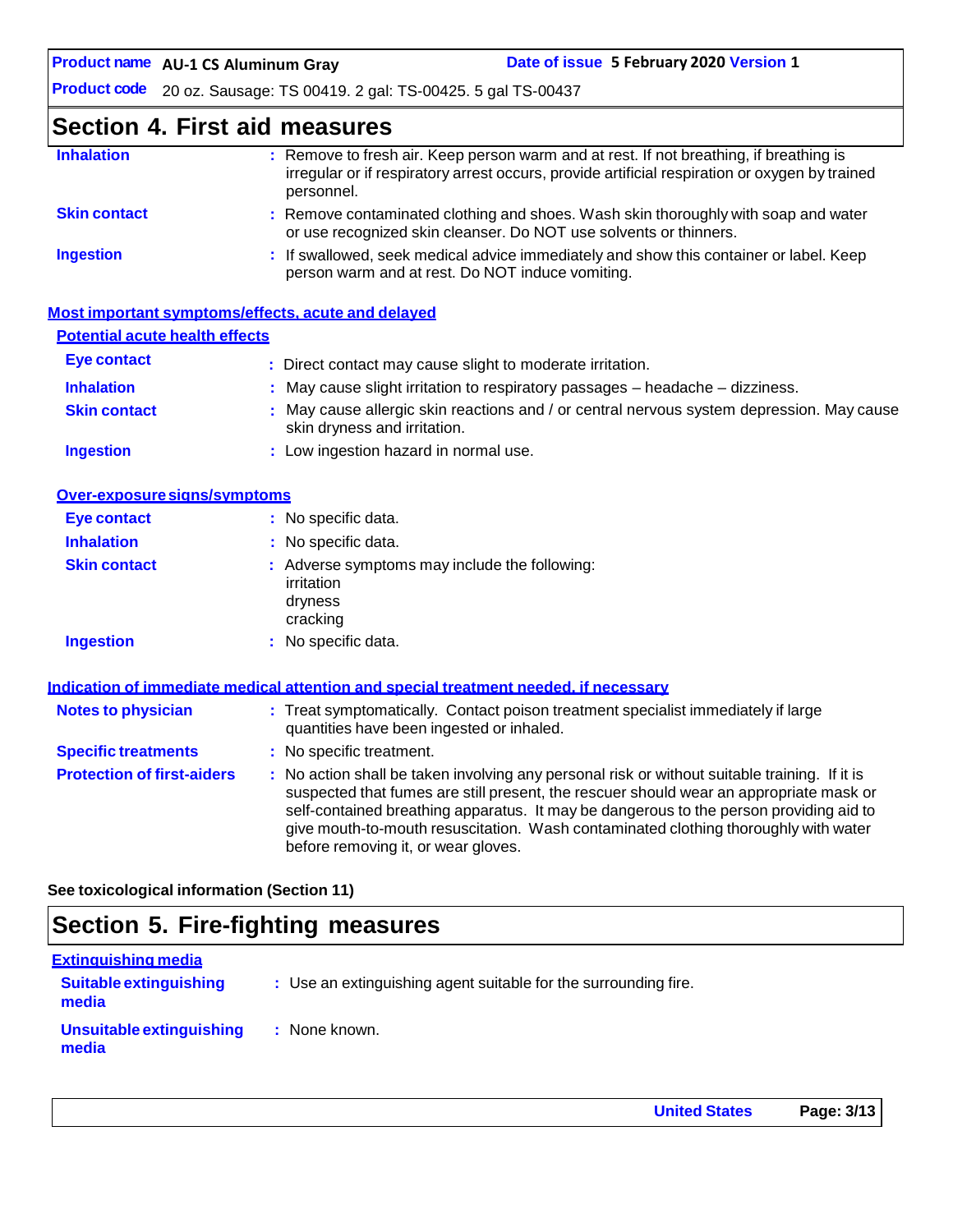**Date of issue 5 February 2020 Version 1** 

**Product code** 20 oz. Sausage: TS 00419. 2 gal: TS-00425. 5 gal TS-00437

# **Section 5. Fire-fighting measures**

| <b>Specific hazards arising</b><br>from the chemical     | : In a fire or if heated, a pressure increase will occur and the container may burst. This<br>material is harmful to aquatic life. Fire water contaminated with this material must be<br>contained and prevented from being discharged to any waterway, sewer or drain. |
|----------------------------------------------------------|-------------------------------------------------------------------------------------------------------------------------------------------------------------------------------------------------------------------------------------------------------------------------|
| <b>Hazardous thermal</b><br>decomposition products       | : Decomposition products may include the following materials:<br>carbon dioxide<br>carbon monoxide<br>metal oxide/oxides                                                                                                                                                |
| <b>Special protective actions</b><br>for fire-fighters   | : Promptly isolate the scene by removing all persons from the vicinity of the incident if<br>there is a fire. No action shall be taken involving any personal risk or without suitable<br>training.                                                                     |
| <b>Special protective</b><br>equipment for fire-fighters | : Fire-fighters should wear appropriate protective equipment and self-contained breathing<br>apparatus (SCBA) with a full face-piece operated in positive pressure mode.                                                                                                |

# **Section 6. Accidental release measures**

|                                                       | <b>Personal precautions, protective equipment and emergency procedures</b>                                                                                                                                                                                                                                                                                                                                                                                                                                                                                                                                                                                                                                   |  |
|-------------------------------------------------------|--------------------------------------------------------------------------------------------------------------------------------------------------------------------------------------------------------------------------------------------------------------------------------------------------------------------------------------------------------------------------------------------------------------------------------------------------------------------------------------------------------------------------------------------------------------------------------------------------------------------------------------------------------------------------------------------------------------|--|
| For non-emergency<br>personnel                        | : No action shall be taken involving any personal risk or without suitable training.<br>Evacuate surrounding areas. Keep unnecessary and unprotected personnel from<br>entering. Do not touch or walk through spilled material. Avoid breathing vapor or mist.<br>Provide adequate ventilation. Wear appropriate respirator when ventilation is<br>inadequate. Put on appropriate personal protective equipment.                                                                                                                                                                                                                                                                                             |  |
|                                                       | For emergency responders : If specialised clothing is required to deal with the spillage, take note of any information<br>in Section 8 on suitable and unsuitable materials. See also the information in "For non-<br>emergency personnel".                                                                                                                                                                                                                                                                                                                                                                                                                                                                  |  |
| <b>Environmental precautions</b>                      | : Avoid dispersal of spilled material and runoff and contact with soil, waterways, drains<br>and sewers. Inform the relevant authorities if the product has caused environmental<br>pollution (sewers, waterways, soil or air).                                                                                                                                                                                                                                                                                                                                                                                                                                                                              |  |
| Methods and materials for containment and cleaning up |                                                                                                                                                                                                                                                                                                                                                                                                                                                                                                                                                                                                                                                                                                              |  |
| <b>Small spill</b>                                    | : Stop leak if without risk. Move containers from spill area. Dilute with water and mop up<br>if water-soluble. Alternatively, or if water-insoluble, absorb with an inert dry material and<br>place in an appropriate waste disposal container. Dispose of via a licensed waste<br>disposal contractor.                                                                                                                                                                                                                                                                                                                                                                                                     |  |
| <b>Large spill</b>                                    | : Stop leak if without risk. Move containers from spill area. Approach release from<br>upwind. Prevent entry into sewers, water courses, basements or confined areas. Wash<br>spillages into an effluent treatment plant or proceed as follows. Contain and collect<br>spillage with non-combustible, absorbent material e.g. sand, earth, vermiculite or<br>diatomaceous earth and place in container for disposal according to local regulations<br>(see Section 13). Dispose of via a licensed waste disposal contractor. Contaminated<br>absorbent material may pose the same hazard as the spilled product. Note: see<br>Section 1 for emergency contact information and Section 13 for waste disposal. |  |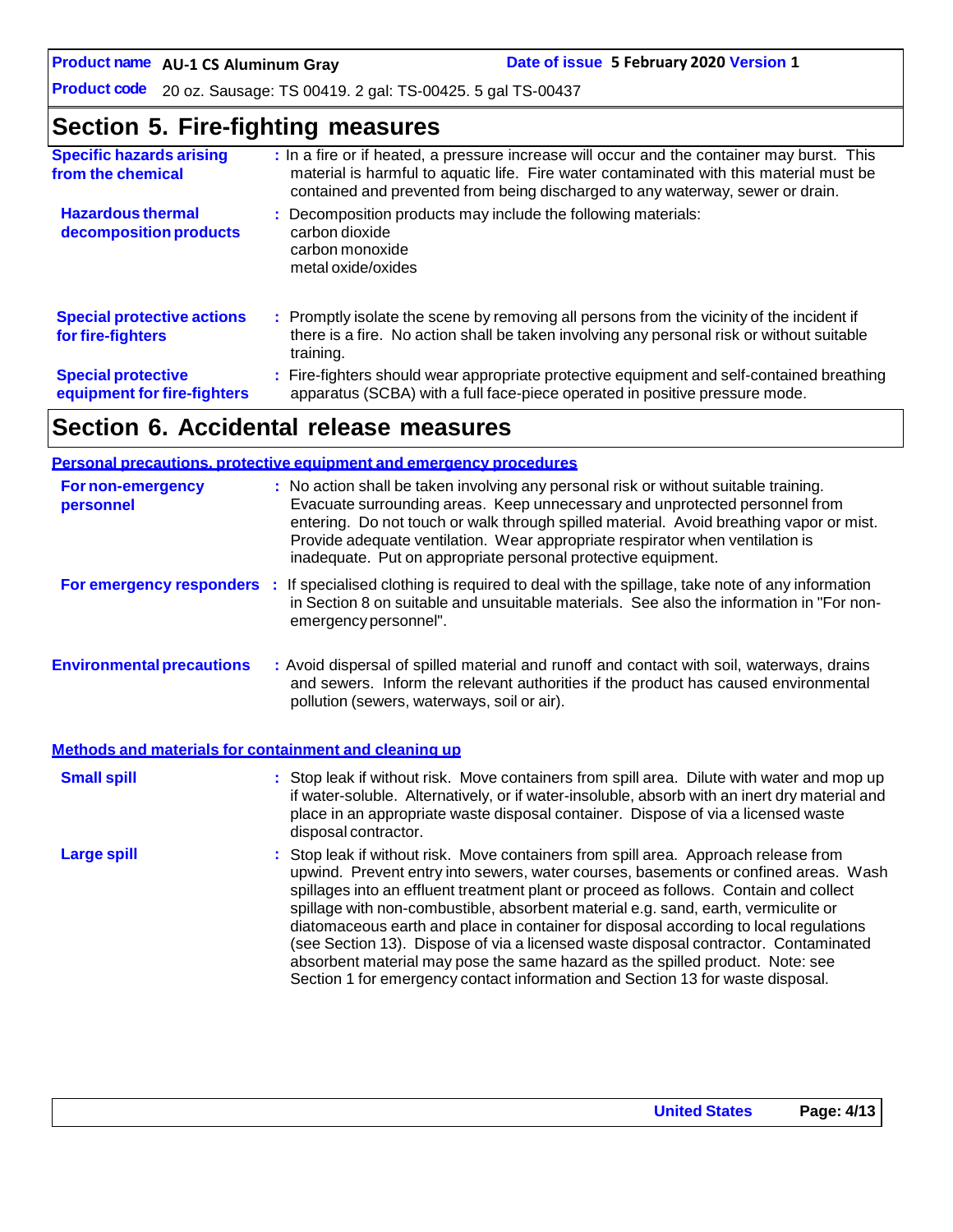**Product name AU-1 CS Aluminum Gray Date of issue 5 February 2020 Version 1**

**Product code** 20 oz. Sausage: TS 00419. 2 gal: TS-00425. 5 gal TS-00437

### **Section 7. Handling and storage**

### **Precautions for safe handling**

| <b>Protective measures</b>                                                | : Put on appropriate personal protective equipment (see Section 8). Avoid exposure -<br>obtain special instructions before use. Do not handle until all safety precautions have<br>been read and understood. Do not get in eyes or on skin or clothing. Do not breathe<br>vapor or mist. Do not ingest. If during normal use the material presents a respiratory<br>hazard, use only with adequate ventilation or wear appropriate respirator. Keep in the<br>original container or an approved alternative made from a compatible material, kept<br>tightly closed when not in use. Empty containers retain product residue and can be<br>hazardous. Do not reuse container. |  |
|---------------------------------------------------------------------------|-------------------------------------------------------------------------------------------------------------------------------------------------------------------------------------------------------------------------------------------------------------------------------------------------------------------------------------------------------------------------------------------------------------------------------------------------------------------------------------------------------------------------------------------------------------------------------------------------------------------------------------------------------------------------------|--|
| <b>Special precautions</b>                                                | : If this material is part of a multiple component system, read the Safety Data Sheet(s) for<br>the other component or components before blending as the resulting mixture may have<br>the hazards of all of its parts.                                                                                                                                                                                                                                                                                                                                                                                                                                                       |  |
| <b>Advice on general</b><br>occupational hygiene                          | : Eating, drinking and smoking should be prohibited in areas where this material is<br>handled, stored and processed. Workers should wash hands and face before eating,<br>drinking and smoking. Remove contaminated clothing and protective equipment before<br>entering eating areas. See also Section 8 for additional information on hygiene<br>measures.                                                                                                                                                                                                                                                                                                                 |  |
| <b>Conditions for safe storage,</b><br>including any<br>incompatibilities | : Do not store below the following temperature: $5^{\circ}C(41^{\circ}F)$ . Store in accordance with<br>local regulations. Store in original container protected from direct sunlight in a dry, cool<br>and well-ventilated area, away from incompatible materials (see Section 10) and food<br>and drink. Keep container tightly closed and sealed until ready for use. Containers that<br>have been opened must be carefully resealed and kept upright to prevent leakage. Do<br>not store in unlabeled containers. Use appropriate containment to avoid environmental<br>contamination.                                                                                    |  |
|                                                                           |                                                                                                                                                                                                                                                                                                                                                                                                                                                                                                                                                                                                                                                                               |  |

### **Section 8. Exposure controls/personal protection**

#### **Control parameters**

### **Occupational exposure limits**

| <b>Ingredient name</b>                              | <b>Exposure limits</b>                              |
|-----------------------------------------------------|-----------------------------------------------------|
| Limestone                                           | OSHA PEL (United States, 2/2013).                   |
|                                                     | TWA: 5 mg/m <sup>3</sup> 8 hours. Form: Respirable  |
|                                                     | fraction                                            |
|                                                     | TWA: 15 mg/m <sup>3</sup> 8 hours. Form: Total dust |
| White mineral oil (petroleum)                       | <b>ACGIH TLV (United States, 6/2013).</b>           |
|                                                     | TWA: 5 mg/m <sup>3</sup> 8 hours. Form: Inhalable   |
|                                                     | fraction                                            |
|                                                     | OSHA PEL (United States, 2/2013).                   |
| <b>Ethylene Glycol</b>                              | TWA: $5 \text{ mg/m}^3$ 8 hours.                    |
|                                                     | <b>ACGIH TLV (United States, 6/2013).</b>           |
|                                                     | C: 100 mg/m <sup>3</sup> Form: Aerosol              |
|                                                     | OSHA PEL (United States, 2/2013).                   |
| Titanium Dioxide                                    | TWA: 15 mg/m <sup>3</sup> 8 hours. Form: Total dust |
|                                                     | <b>ACGIH TLV (United States, 6/2013).</b>           |
|                                                     | TWA: $10 \text{ mg/m}^3$ 8 hours.                   |
|                                                     | ACGIH TLV (United States, 6/2013).                  |
| Crystalline Silica, respirable powder (<10 microns) | TWA: 0.025 mg/m <sup>3</sup> 8 hours. Form:         |
|                                                     | Respirable                                          |
|                                                     | OSHA PEL Z3 (United States, 2/2013).                |
|                                                     | <b>United States</b><br>Page: 5/13                  |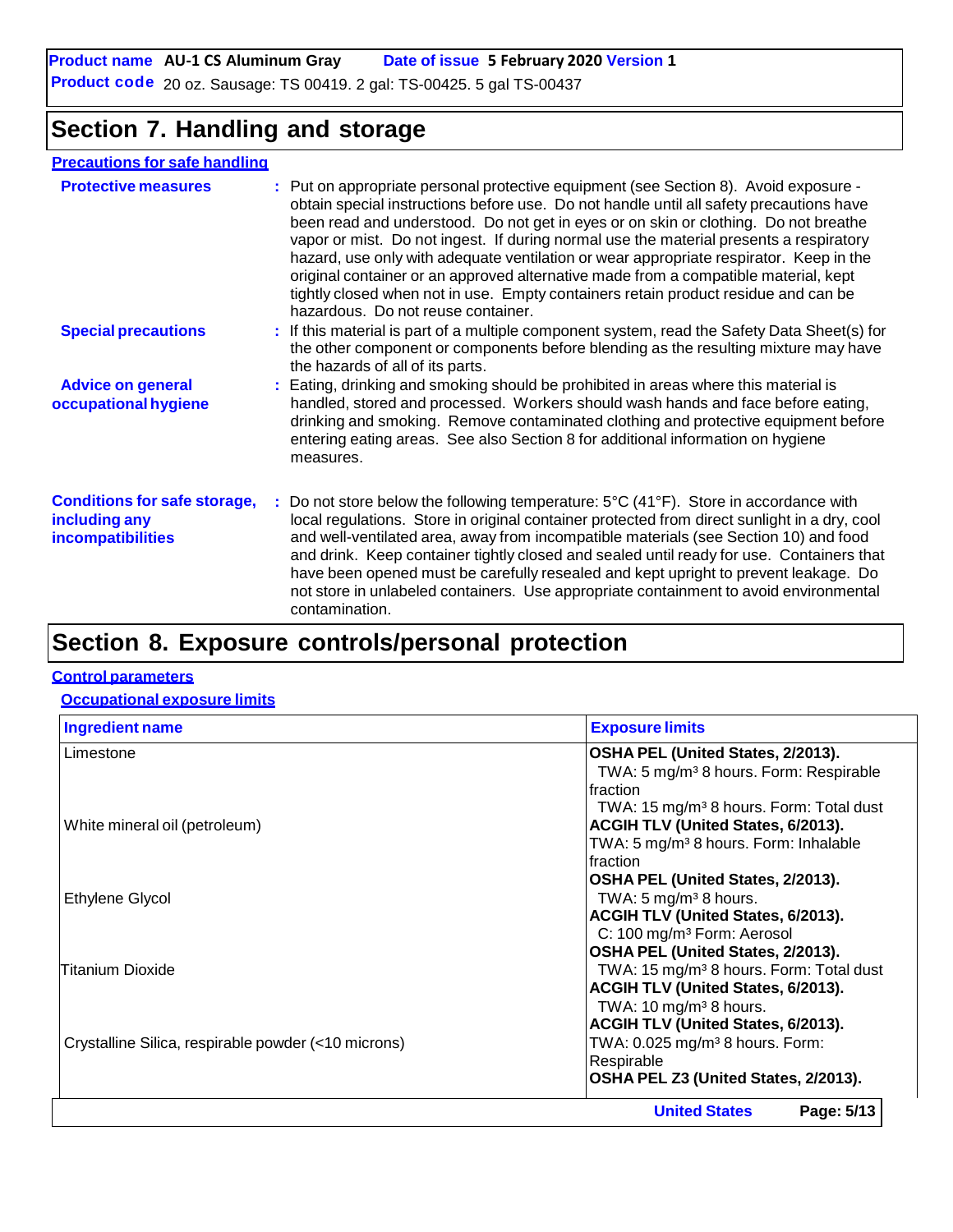TWA: 10 MG/M3 / (%SiO2+2) 8 hours. Form:

**Product code** 20 oz. Sausage: TS 00419. 2 gal: TS-00425. 5 gal TS-00437

### **Section 8. Exposure controls/personal protection**

|                                                                                                                                                                                                                                            |                                                                                                                                   | Respirable<br>TWA: 250 MPPCF / (%SiO2+5) 8 hours.<br>Form: Respirable                                                                                                                                                                                                                                                                                                                                                                                                                                                                                 |
|--------------------------------------------------------------------------------------------------------------------------------------------------------------------------------------------------------------------------------------------|-----------------------------------------------------------------------------------------------------------------------------------|-------------------------------------------------------------------------------------------------------------------------------------------------------------------------------------------------------------------------------------------------------------------------------------------------------------------------------------------------------------------------------------------------------------------------------------------------------------------------------------------------------------------------------------------------------|
|                                                                                                                                                                                                                                            | Key to abbreviations                                                                                                              |                                                                                                                                                                                                                                                                                                                                                                                                                                                                                                                                                       |
| A<br>= Acceptable Maximum Peak<br>ACGIH<br>С<br>$=$ Ceiling Limit<br>F.<br>$=$ Fume<br><b>IPEL</b><br>= Internal Permissible Exposure Limit<br><b>OSHA</b><br>= Occupational Safety and Health Administration.<br>R<br>$=$ Respirable<br>Z | = American Conference of Governmental Industrial Hygienists.<br>= OSHA 29CFR 1910.1200 Subpart Z - Toxic and Hazardous Substances | S<br>= Potential skin absorption<br>SR<br>= Respiratory sensitization<br>SS<br>$=$ Skin sensitization<br>STEL<br>= Short term Exposure limit values<br>TD<br>$=$ Total dust<br><b>TLV</b><br>$=$ Threshold Limit Value<br><b>TWA</b><br>= Time Weighted Average                                                                                                                                                                                                                                                                                       |
| Consult local authorities for acceptable exposure limits.                                                                                                                                                                                  |                                                                                                                                   |                                                                                                                                                                                                                                                                                                                                                                                                                                                                                                                                                       |
| <b>Recommended monitoring</b><br>procedures                                                                                                                                                                                                | : If this product contains ingredients with exposure limits, personal, workplace<br>hazardous substances will also be required.   | atmosphere or biological monitoring may be required to determine the effectiveness of<br>the ventilation or other control measures and/or the necessity to use respiratory<br>protective equipment. Reference should be made to appropriate monitoring standards.<br>Reference to national guidance documents for methods for the determination of                                                                                                                                                                                                    |
| <b>Appropriate engineering</b><br>controls                                                                                                                                                                                                 | airborne contaminants below any recommended or statutory limits.                                                                  | : If user operations generate dust, fumes, gas, vapor or mist, use process enclosures,<br>local exhaust ventilation or other engineering controls to keep worker exposure to                                                                                                                                                                                                                                                                                                                                                                          |
| <b>Environmental exposure</b><br>controls                                                                                                                                                                                                  | will be necessary to reduce emissions to acceptable levels.                                                                       | : Emissions from ventilation or work process equipment should be checked to ensure<br>they comply with the requirements of environmental protection legislation. In some<br>cases, fume scrubbers, filters or engineering modifications to the process equipment                                                                                                                                                                                                                                                                                      |
| <b>Individual protection measures</b>                                                                                                                                                                                                      |                                                                                                                                   |                                                                                                                                                                                                                                                                                                                                                                                                                                                                                                                                                       |
| <b>Hygiene measures</b>                                                                                                                                                                                                                    | showers are close to the workstation location.                                                                                    | Wash hands, forearms and face thoroughly after handling chemical products, before<br>eating, smoking and using the lavatory and at the end of the working period.<br>Appropriate techniques should be used to remove potentially contaminated clothing.<br>Wash contaminated clothing before reusing. Ensure that eyewash stations and safety                                                                                                                                                                                                         |
| <b>Eye/face protection</b><br><b>Skin protection</b>                                                                                                                                                                                       | Safety glasses with side shields.                                                                                                 |                                                                                                                                                                                                                                                                                                                                                                                                                                                                                                                                                       |
| <b>Hand protection</b>                                                                                                                                                                                                                     | protection time of the gloves cannot be accurately estimated.                                                                     | : Chemical-resistant, impervious gloves complying with an approved standard should be<br>worn at all times when handling chemical products if a risk assessment indicates this is<br>necessary. Considering the parameters specified by the glove manufacturer, check<br>during use that the gloves are still retaining their protective properties. It should be<br>noted that the time to breakthrough for any glove material may be different for different<br>glove manufacturers. In the case of mixtures, consisting of several substances, the |
| <b>Gloves</b>                                                                                                                                                                                                                              |                                                                                                                                   |                                                                                                                                                                                                                                                                                                                                                                                                                                                                                                                                                       |
| <b>Body protection</b>                                                                                                                                                                                                                     | handling this product.                                                                                                            | Personal protective equipment for the body should be selected based on the task being<br>performed and the risks involved and should be approved by a specialist before                                                                                                                                                                                                                                                                                                                                                                               |
| <b>Other skin protection</b>                                                                                                                                                                                                               | specialist before handling this product.                                                                                          | : Appropriate footwear and any additional skin protection measures should be selected<br>based on the task being performed and the risks involved and should be approved by a                                                                                                                                                                                                                                                                                                                                                                         |
|                                                                                                                                                                                                                                            |                                                                                                                                   |                                                                                                                                                                                                                                                                                                                                                                                                                                                                                                                                                       |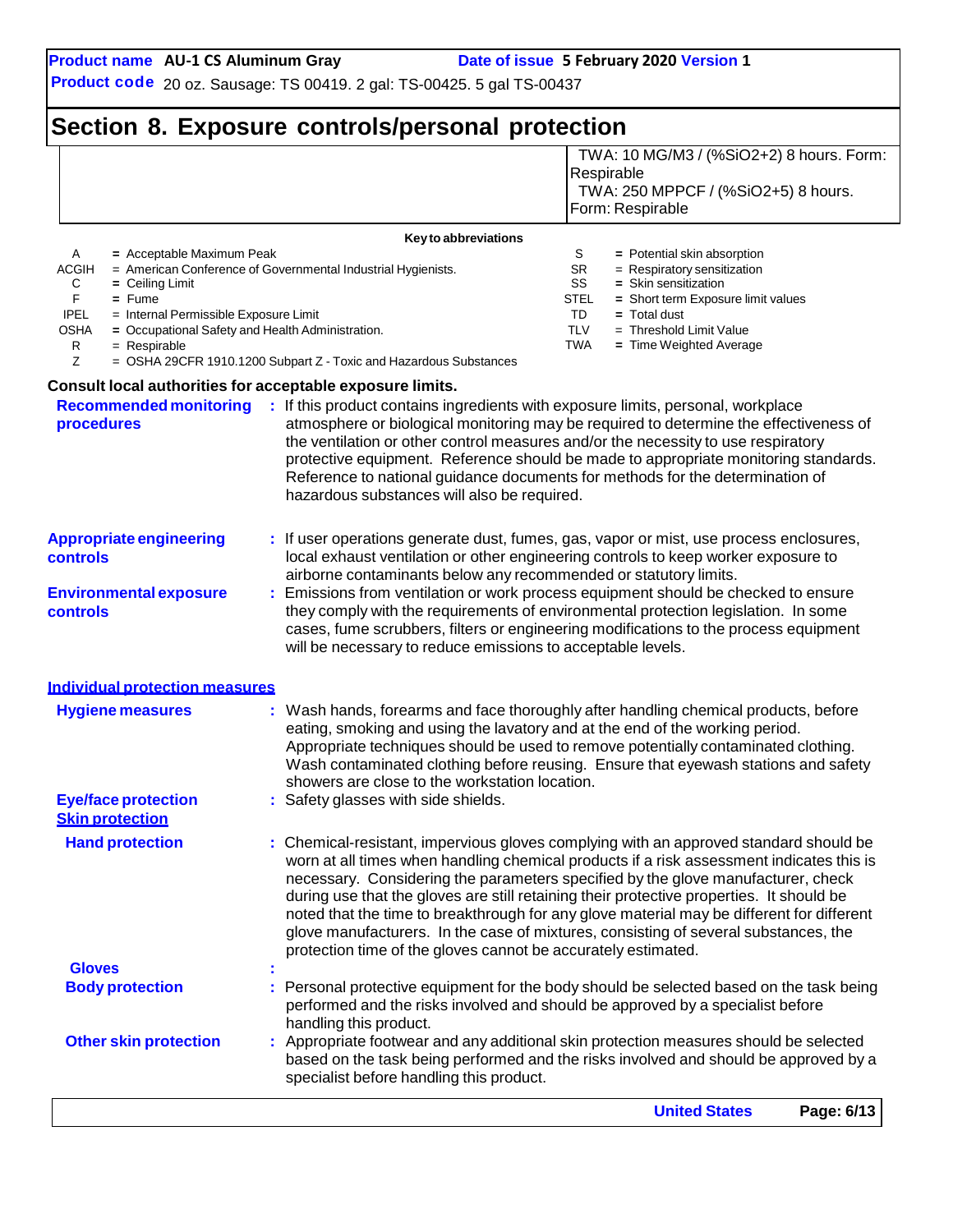**Date of issue 5 February 2020 Version 1** 

**Product code** 20 oz. Sausage: TS 00419. 2 gal: TS-00425. 5 gal TS-00437

### **Section 8. Exposure controls/personal protection**

**Respiratoryprotection :** Respirator selection must be based on known or anticipated exposure levels, the hazards of the product and the safe working limits of the selected respirator. If workers are exposed to concentrations above the exposure limit, they must use appropriate, certified respirators. Use a properly fitted, air-purifying or air-fed respirator complying with an approved standard if a risk assessment indicates this is necessary.

### **Section 9. Physical and chemical properties**

| <b>Appearance</b>                               |                                         |
|-------------------------------------------------|-----------------------------------------|
| <b>Physical state</b>                           | : Paste                                 |
| Color                                           | : Aluminum Gray                         |
| Odor                                            | : Mild Acrylic                          |
| <b>Odor threshold</b>                           | : Not available.                        |
| pH                                              | $: 7.5 - 8.5$                           |
| <b>Melting point</b>                            | : Not available.                        |
| <b>Boiling point</b>                            | : >37.78°C (>100°F)                     |
| <b>Flash point</b>                              | : Closed cup: 93.89°C (201°F)           |
| <b>Auto-ignition temperature</b>                | : Not available.                        |
| <b>Decomposition temperature</b>                | : Not available.                        |
| <b>Flammability (solid, gas)</b>                | : Not available.                        |
| Lower and upper explosive<br>(flammable) limits | : Not available.                        |
| <b>Evaporation rate</b>                         | $: 0.31$ (butyl acetate = 1)            |
| <b>Vapor pressure</b>                           | : 2.3 kPa (17 mm Hg) [room temperature] |
| <b>Vapor density</b>                            | : Not available.                        |
| <b>Relative density</b>                         | : 1.16                                  |
| Density (lbs / gal)                             | : 9.68                                  |
| <b>Solubility</b>                               | : Soluble in Water                      |
| <b>Partition coefficient: n-</b>                | : Not available.                        |
| octanol/water                                   |                                         |
| <b>Viscosity</b>                                | : 15-40 g/s                             |
| <b>Volatility</b>                               | : $35\%$ (v/v), $31\%$ (w/w)            |
| % Solid. (w/w)                                  | : 69                                    |

### **Section 10. Stability and reactivity**

|                                                     | <b>United States</b><br>Page: 7/13                                                           |
|-----------------------------------------------------|----------------------------------------------------------------------------------------------|
| <b>Conditions to avoid</b>                          | : When exposed to high temperatures may produce hazardous decomposition products.            |
| <b>Possibility of hazardous</b><br><b>reactions</b> | : Under normal conditions of storage and use, hazardous reactions will not occur.            |
| <b>Chemical stability</b>                           | : The product is stable.                                                                     |
| <b>Reactivity</b>                                   | : No specific test data related to reactivity available for this product or its ingredients. |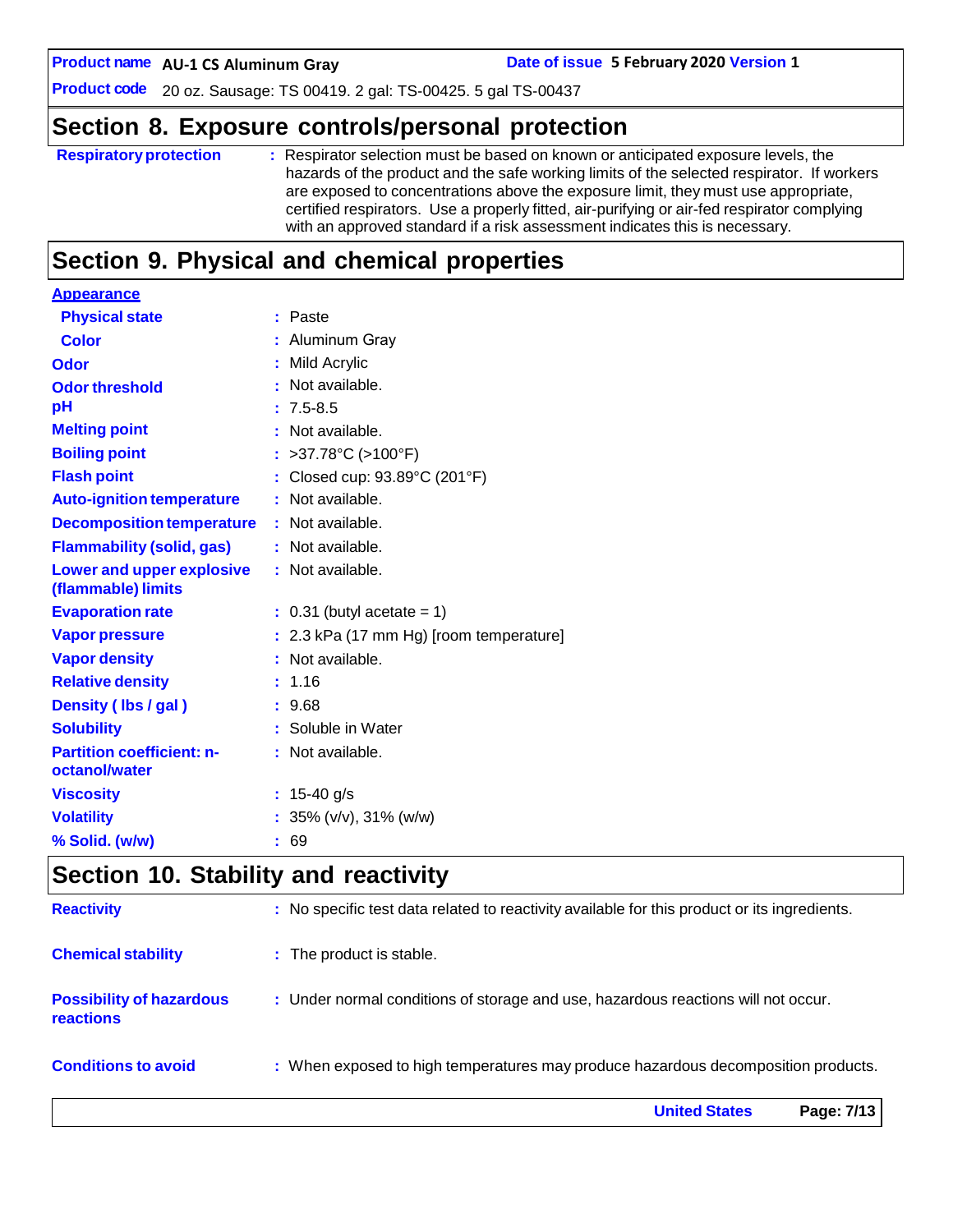**AU-1 CO-1 CO-2 FEDRAY Date of issue 5 February 2020 Version 1** 

**Product code** 20 oz. Sausage: TS 00419. 2 gal: TS-00425. 5 gal TS-00437

### **Section 10. Stability and reactivity**

Refer to protective measures listed in sections 7 and 8.

| Incompatible materials                            | : Keep away from the following materials to prevent strong exothermic reactions:<br>oxidizing agents, strong alkalis, strong acids. |
|---------------------------------------------------|-------------------------------------------------------------------------------------------------------------------------------------|
| <b>Hazardous decomposition</b><br><b>products</b> | : Decomposition products may include the following materials: carbon monoxide, carbon<br>dioxide, smoke, oxides of nitrogen.        |

# **Section 11. Toxicological information**

### **Information on toxicological effects**

#### **Acute toxicity**

| <b>Product/ingredient name</b>                          | <b>Result</b>            |             |            | <b>Species</b>                                         | <b>Dose</b>              | <b>Exposure</b> |
|---------------------------------------------------------|--------------------------|-------------|------------|--------------------------------------------------------|--------------------------|-----------------|
| White mineral oil (petroleum)<br><b>Ethylene Glycol</b> | LD50 Oral<br>LD50 Dermal |             |            | Rat<br>Rabbit                                          | >5000 mg/kg<br>9.53 g/kg |                 |
|                                                         | LD50 Oral                |             |            | Rat                                                    | 4700 mg/kg               |                 |
| <b>Titanium Dioxide</b>                                 | LD50 Oral                |             |            | Rat                                                    | $>10$ g/kg               | ۳               |
| <b>Conclusion/Summary</b>                               |                          |             |            | $:$ There are no data available on the mixture itself. |                          |                 |
| <b>Irritation/Corrosion</b>                             |                          |             |            |                                                        |                          |                 |
| <b>Conclusion/Summary</b>                               |                          |             |            |                                                        |                          |                 |
| <b>Skin</b>                                             |                          |             |            | : There are no data available on the mixture itself.   |                          |                 |
| <b>Eyes</b>                                             |                          |             |            | There are no data available on the mixture itself.     |                          |                 |
| <b>Respiratory</b>                                      |                          |             |            | There are no data available on the mixture itself.     |                          |                 |
| <b>Sensitization</b>                                    |                          |             |            |                                                        |                          |                 |
| <b>Conclusion/Summary</b>                               |                          |             |            |                                                        |                          |                 |
| <b>Skin</b>                                             |                          |             |            | There are no data available on the mixture itself.     |                          |                 |
| <b>Respiratory</b>                                      |                          |             |            | $:$ There are no data available on the mixture itself. |                          |                 |
| <b>Mutagenicity</b>                                     |                          |             |            |                                                        |                          |                 |
| <b>Conclusion/Summary</b>                               |                          |             |            | $:$ There are no data available on the mixture itself. |                          |                 |
| <b>Carcinogenicity</b>                                  |                          |             |            |                                                        |                          |                 |
| <b>Conclusion/Summary</b>                               |                          |             |            | $:$ There are no data available on the mixture itself. |                          |                 |
| <b>Classification</b>                                   |                          |             |            |                                                        |                          |                 |
| <b>Product/ingredient name</b>                          | <b>OSHA</b>              | <b>IARC</b> | <b>NTP</b> |                                                        |                          |                 |
| <b>Titanium Dioxide</b>                                 |                          | 2B          |            |                                                        |                          |                 |
| Crystalline Silica, respirable                          | $\blacksquare$           | 1           |            | Known to be a human carcinogen.                        |                          |                 |

**CarcinogenClassificationcode:**

**IARC: 1, 2A, 2B, 3, 4 NTP: Known to be a human carcinogen; Reasonably anticipated to be a human carcinogen OSHA: + Not listed/not regulated: -**

#### **Reproductive toxicity**

powder (<10 microns)

**Conclusion/Summary :**

There are no data available on the mixture itself.

#### **Teratogenicity**

**United States Page: 8/13**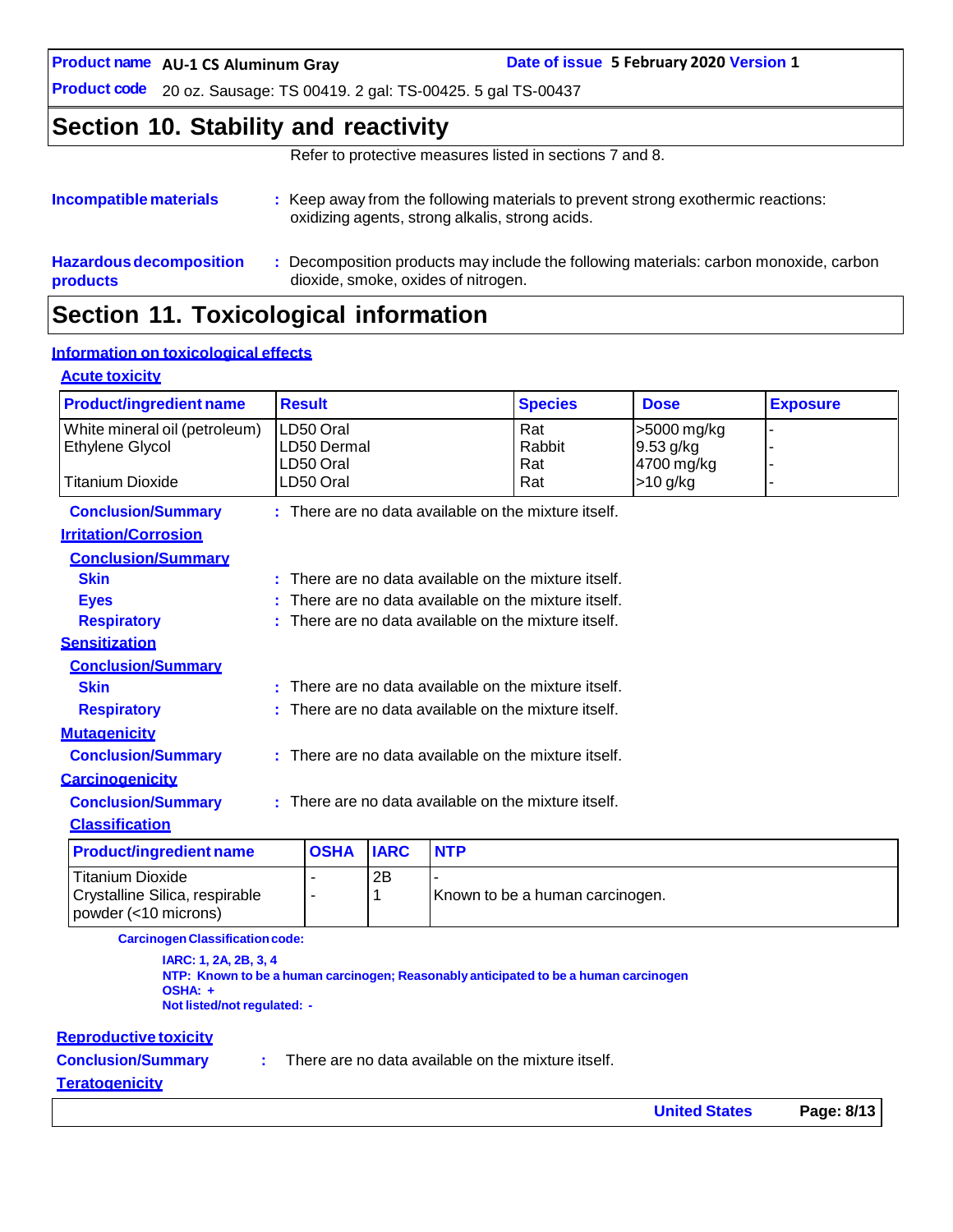**Product code** 20 oz. Sausage: TS 00419. 2 gal: TS-00425. 5 gal TS-00437

### **Section 11. Toxicological information**

**Conclusion/Summary :** There are no data available on the mixture itself.

### **Specific target organ toxicity (single exposure)**

Not available.

#### **Specific target organ toxicity (repeated exposure)**

| <b>Name</b>                                                                   | <b>Category</b>          |
|-------------------------------------------------------------------------------|--------------------------|
| <b>Ethylene Glycol</b><br>Crystalline Silica, respirable powder (<10 microns) | Category 2<br>Category 2 |
|                                                                               |                          |

**Target organs :** Contains material which may cause damage to the following organs: kidneys, lungs, heart, upper respiratory tract, skin, central nervous system (CNS), eye, lens or cornea.

#### **Aspiration hazard**

| <b>Name</b>                   | <b>Result</b>                  |
|-------------------------------|--------------------------------|
| White mineral oil (petroleum) | ASPIRATION HAZARD - Category 1 |

#### **Information on the likely routes of exposure**

#### **Potential acute health effects**

|                                              | <b>United States</b><br>Page: 9/13                                                                                                                                                                                                                                                                                                                                         |
|----------------------------------------------|----------------------------------------------------------------------------------------------------------------------------------------------------------------------------------------------------------------------------------------------------------------------------------------------------------------------------------------------------------------------------|
| <b>Potential immediate</b><br><b>effects</b> | There are no data available on the mixture itself.                                                                                                                                                                                                                                                                                                                         |
| Long term exposure                           |                                                                                                                                                                                                                                                                                                                                                                            |
| <b>Potential delayed effects</b>             | : There are no data available on the mixture itself.                                                                                                                                                                                                                                                                                                                       |
| effects                                      |                                                                                                                                                                                                                                                                                                                                                                            |
| <b>Potential immediate</b>                   | $:$ There are no data available on the mixture itself.                                                                                                                                                                                                                                                                                                                     |
| <b>Short term exposure</b>                   | may cause nausea, diarrhea and vomiting. This takes into account, where known,<br>delayed and immediate effects and also chronic effects of components from short-term<br>and long-term exposure by oral, inhalation and dermal routes of exposure and eye<br>contact.                                                                                                     |
| <b>Conclusion/Summary</b>                    | : There are no data available on the mixture itself. This product contains Crystalline Silica<br>which can cause lung cancer or silicosis. The risk of cancer depends on the duration<br>and level of exposure to dust from sanding surfaces or mist from spray applications. If<br>splashed in the eyes, the liquid may cause irritation and reversible damage. Ingestion |
|                                              | Delaved and immediate effects and also chronic effects from short and long term exposure                                                                                                                                                                                                                                                                                   |
| <b>Ingestion</b>                             | : No specific data.                                                                                                                                                                                                                                                                                                                                                        |
|                                              | dryness<br>cracking                                                                                                                                                                                                                                                                                                                                                        |
| <b>Skin contact</b>                          | : Adverse symptoms may include the following:<br>irritation                                                                                                                                                                                                                                                                                                                |
| <b>Inhalation</b>                            | No specific data.                                                                                                                                                                                                                                                                                                                                                          |
| <b>Eye contact</b>                           | : No specific data.                                                                                                                                                                                                                                                                                                                                                        |
| Over-exposure signs/symptoms                 |                                                                                                                                                                                                                                                                                                                                                                            |
| <b>Ingestion</b>                             | : Low ingestion hazard in normal use.                                                                                                                                                                                                                                                                                                                                      |
| <b>Skin contact</b>                          | May cause allergic skin reactions and / or central nervous system depression. May cause<br>skin dryness and irritation.                                                                                                                                                                                                                                                    |
| <b>Inhalation</b>                            | May cause slight irritation to respiratory passages - headache - dizziness.                                                                                                                                                                                                                                                                                                |
| <b>Eye contact</b>                           | : Direct contact may cause slight to moderate irritation.                                                                                                                                                                                                                                                                                                                  |
|                                              |                                                                                                                                                                                                                                                                                                                                                                            |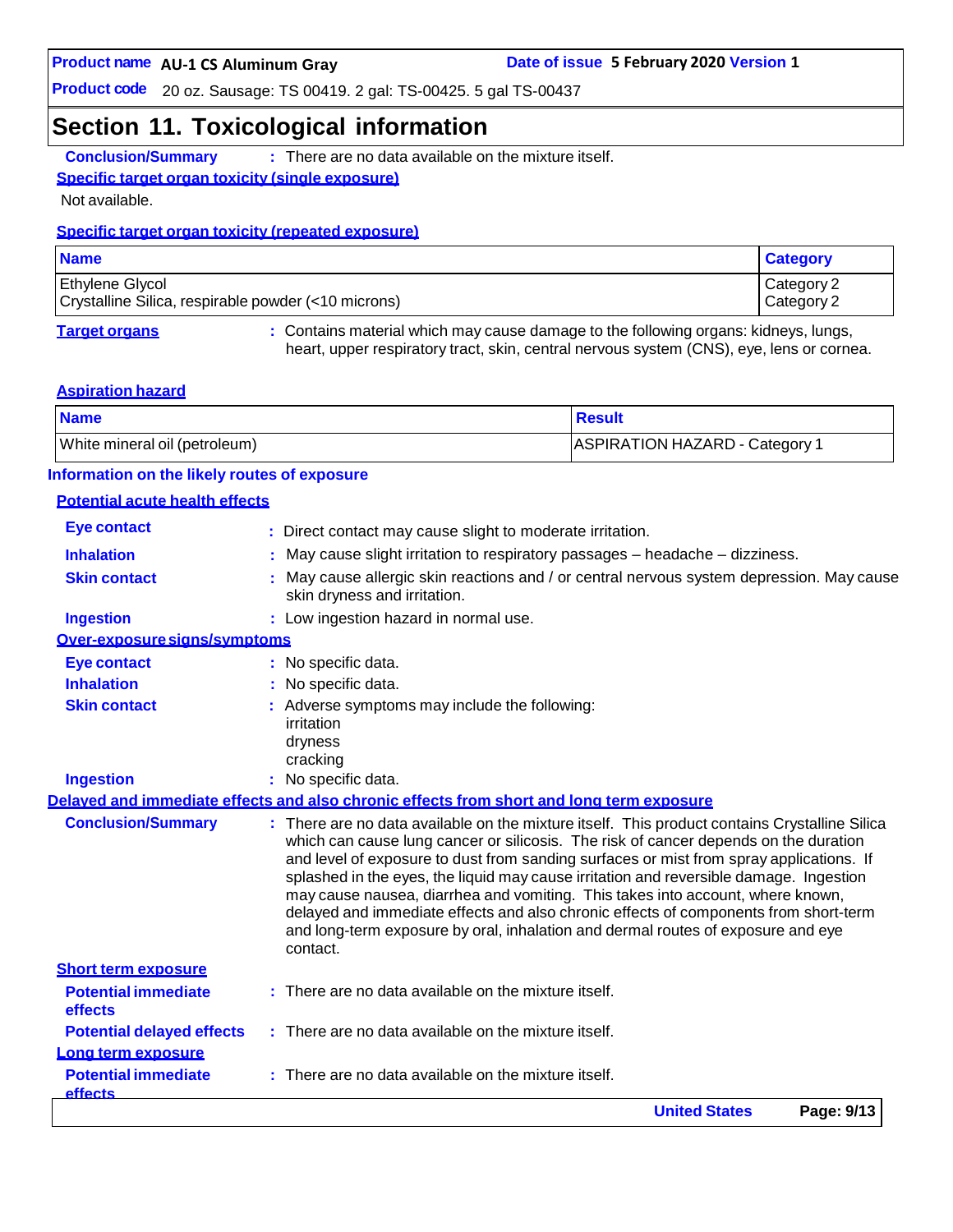**AU-1 CO-2020 Date of issue 5 February 2020 Version 1** 

**Product code** 20 oz. Sausage: TS 00419. 2 gal: TS-00425. 5 gal TS-00437

### **Section 11. Toxicological information**

|                                         |    | <b>Potential delayed effects : There are no data available on the mixture itself.</b> |                                                                                                                                                                            |  |  |  |
|-----------------------------------------|----|---------------------------------------------------------------------------------------|----------------------------------------------------------------------------------------------------------------------------------------------------------------------------|--|--|--|
| <b>Potential chronic health effects</b> |    |                                                                                       |                                                                                                                                                                            |  |  |  |
| <b>General</b>                          | ÷. |                                                                                       | May cause damage to organs through prolonged or repeated exposure. Prolonged or<br>repeated contact can defat the skin and lead to irritation, cracking and/or dermatitis. |  |  |  |
| <b>Carcinogenicity</b>                  |    | : May cause cancer. Risk of cancer depends on duration and level of exposure.         |                                                                                                                                                                            |  |  |  |
| <b>Mutagenicity</b>                     |    |                                                                                       | : No known significant effects or critical hazards.                                                                                                                        |  |  |  |
| <b>Teratogenicity</b>                   |    | : No known significant effects or critical hazards.                                   |                                                                                                                                                                            |  |  |  |
| <b>Developmental effects</b>            |    | : No known significant effects or critical hazards.                                   |                                                                                                                                                                            |  |  |  |
| <b>Fertility effects</b>                |    | : No known significant effects or critical hazards.                                   |                                                                                                                                                                            |  |  |  |
| <b>Numerical measures of toxicity</b>   |    |                                                                                       |                                                                                                                                                                            |  |  |  |
| <b>Acute toxicity estimates</b>         |    |                                                                                       |                                                                                                                                                                            |  |  |  |
| <b>Route</b>                            |    |                                                                                       | <b>ATE value</b>                                                                                                                                                           |  |  |  |
| Oral                                    |    |                                                                                       | 14103.8 mg/kg                                                                                                                                                              |  |  |  |

# **Section 12. Ecological information**

#### **Toxicity**

| <b>Product/ingredient name</b> | <b>Result</b>                   | <b>Species</b>                         | <b>Exposure</b> |
|--------------------------------|---------------------------------|----------------------------------------|-----------------|
| Titanium Dioxide               | Acute EC50 100 mg/l Fresh water | I Daphnia - Daphnia magna -<br>Neonate | 48 hours        |

#### **Persistence and degradability**

Not available.

#### **Bioaccumulative potential**

| <b>Product/ingredient name</b> | $LoaPow$ | <b>BCF</b> | <b>Potential</b> |
|--------------------------------|----------|------------|------------------|
| White mineral oil (petroleum)  | l >6     |            | high             |
| Ethylene Glycol                | -1.36    |            | low              |

#### **Mobility in soil**

**Soil/water partition coefficient** (K<sub>oc</sub>)

**:** Not available.

# **Section 13. Disposal considerations**

**Disposal methods :** The generation of waste should be avoided or minimized wherever possible. Disposal of this product, solutions and any by-products should at all times comply with the requirements of environmental protection and waste disposal legislation and any regional local authority requirements. Dispose of surplus and non-recyclable products via a licensed waste disposal contractor. Waste should not be disposed of untreated to the sewer unless fully compliant with the requirements of all authorities with jurisdiction. Waste packaging should be recycled. Incineration or landfill should only be considered when recycling is not feasible. This material and its container must be disposed of in a

**United States Page: 10/13**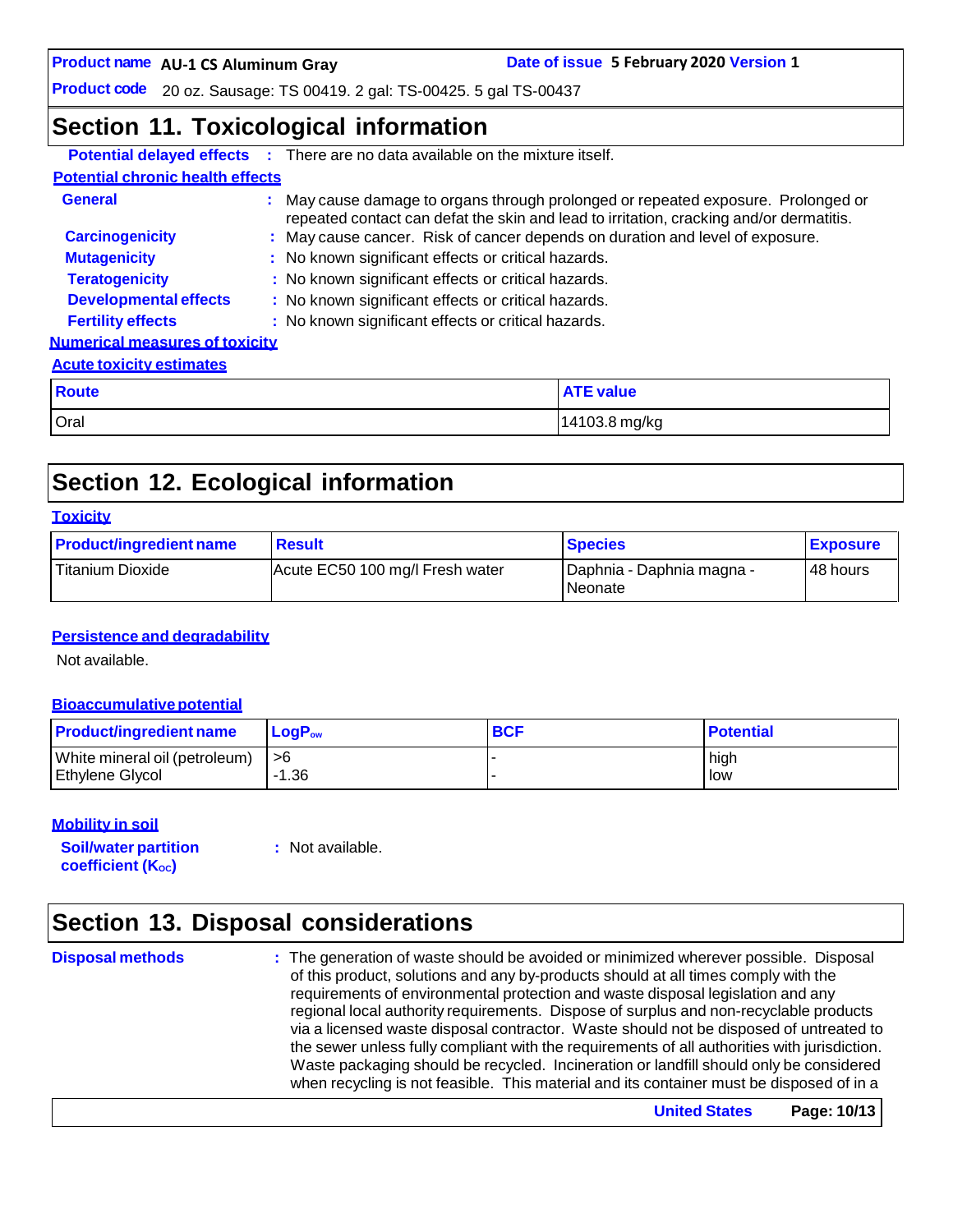**Product code** 20 oz. Sausage: TS 00419. 2 gal: TS-00425. 5 gal TS-00437

### **Section 13. Disposal considerations**

safe way. Care should be taken when handling emptied containers that have not been cleaned or rinsed out. Empty containers or liners may retain some product residues. Avoid dispersal of spilled material and runoff and contact with soil, waterways, drains and sewers.

**Disposal should be in accordance with applicable regional, national and local laws and regulations.**

**Refer to Section 7: HANDLING AND STORAGE and Section 8: EXPOSURE CONTROLS/PERSONAL PROTECTION for additional handling information and protection of employees. Section 6. Accidental release measures**

### **14. Transport information**

|                                                      | <b>DOT</b>                                                                       | <b>IMDG</b>     | <b>IATA</b>     |
|------------------------------------------------------|----------------------------------------------------------------------------------|-----------------|-----------------|
| <b>UN</b> number                                     | <b>UN3082</b>                                                                    | Not regulated.  | Not regulated.  |
| <b>UN proper shipping</b><br>name                    | ENVIRONMENTALLY<br>HAZARDOUS SUBSTANCE,<br>LIQUID, N.O.S.<br>(carbendazim (ISO)) |                 |                 |
| <b>Transport hazard class</b> 9<br>(e <sub>s</sub> ) |                                                                                  |                 |                 |
| <b>Packing group</b>                                 | Ш                                                                                |                 |                 |
| <b>Environmental hazards</b>                         | IN <sub>O</sub>                                                                  | No.             | No.             |
| <b>Marine pollutant</b><br>substances                | Not applicable.                                                                  | Not applicable. | Not applicable. |
| <b>Product RQ (lbs)</b>                              | 14992.5                                                                          | Not applicable. | Not applicable. |
| <b>RQ substances</b>                                 | (carbendazim (ISO))                                                              | Not applicable. | Not applicable. |

#### **Additional information**

| <b>DOT</b>  | : Package sizes shipped in quantities less than the product reportable quantity are not subject to the |
|-------------|--------------------------------------------------------------------------------------------------------|
|             | RQ (reportable quantity) transportation requirements.                                                  |
| <b>IMDG</b> | : None identified.                                                                                     |
| <b>IATA</b> | : None identified.                                                                                     |

**Special precautions for user : Transport within user's premises:** always transport in closed containers that are upright and secure. Ensure that persons transporting the product know what to do in the event of an accident or spillage.

### **Section 15. Regulatory information**

| <b>Australia inventory (AICS)</b><br>: Not determined.                                                                      |  |
|-----------------------------------------------------------------------------------------------------------------------------|--|
| Canada inventory (DSL)<br>: All components are listed or exempted.                                                          |  |
| <b>China inventory (IECSC)</b><br>: Not determined.                                                                         |  |
| <b>Europe inventory (REACH)</b><br>: Please contact your supplier for information on the inventory status of this material. |  |
| <b>Japan inventory (ENCS)</b><br>: Not determined.                                                                          |  |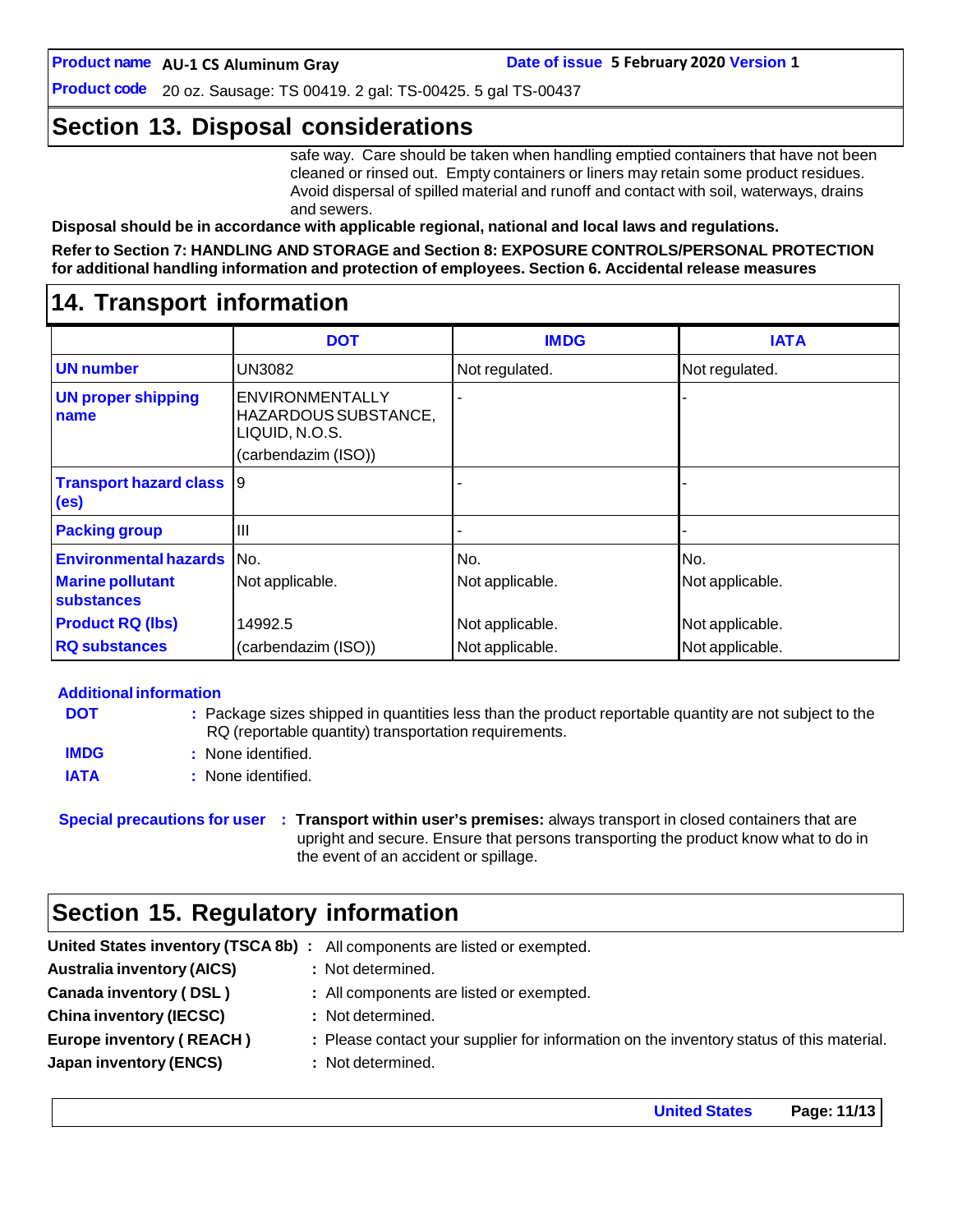**Product code** 20 oz. Sausage: TS 00419. 2 gal: TS-00425. 5 gal TS-00437

### **Section 15. Regulatory information**

- **Korea inventory (KECI) : New Zealand ( NZIoC ) :** : Not determined.
- : Not determined.
- **Philippines inventory (PICCS) :** Not determined.

#### **United States**

**SARA 302/304**

**SARA 304 RQ :** Not applicable.

**Composition/information on ingredients**

No products were found.

#### SARA311/312

**Classification :** Immediate (acute) health hazard D elayed (chronic) health hazard

#### **Composition/information on ingredients**

| <b>Name</b>                                               | <b>Fire</b><br>hazard | <b>Sudden</b><br><b>release of</b><br><b>pressure</b> | <b>Reactive</b> | Immediate<br>(acute)<br>health<br>hazard | <b>Delayed</b><br>(chronic)<br>health<br>hazard |
|-----------------------------------------------------------|-----------------------|-------------------------------------------------------|-----------------|------------------------------------------|-------------------------------------------------|
| White mineral oil (petroleum)                             | No.                   | No.                                                   | No.             | Yes.                                     | No.                                             |
| Ethylene Glycol                                           | No.                   | No.                                                   | No.             | Yes.                                     | Yes.                                            |
| <b>Titanium Dioxide</b>                                   | No.                   | No.                                                   | No.             | No.                                      | Yes.                                            |
| Crystalline Silica, respirable powder<br>$(<$ 10 microns) | No.                   | No.                                                   | No.             | No.                                      | Yes.                                            |

#### **SARA 313**

### **Supplier notification : Ethylene Glycol** 107-21-1 0.5 - 1.5

|  | GHEINGA HANG    |  |  |
|--|-----------------|--|--|
|  | Fthylene Glycol |  |  |

**Chemical name CAS number Concentration**

SARA 313 notifications must not be detached from the SDS and any copying and redistribution of the SDS shall include copying and redistribution of the notice attached to copies of the SDS subsequently redistributed.

**Pennsylvania (worker and community right to know act): The following components are cited in the Pennsylvania Hazardous Substances List, and are present at levels that require reporting.**

| $< 2\%$ | $107 - 21 - 1$ | Ethylene Glycol |
|---------|----------------|-----------------|
|         |                |                 |

**California Prop. 65**: **WARNING:** This product can expose you to chemicals

including Crystalline Silica (respirable powder), and ethylene glycol, which are known to the State of California to cause cancer and birth defects or other reproductive harm. For more information go to [www.P65Warnings.ca.gov.](http://www.p65warnings.ca.gov/)

### **Section 16. Other information**

**Hazardous Material Information System (U.S.A.)**

**Health :** 2 \* **Flammability :** 1 **Physical hazards :** 0

( \* ) - Chronic effects

Caution: HMIS® ratings are based on a 0-4 rating scale, with 0 representing minimal hazards or risks, and 4 representing significant hazards or risks Although HMIS® ratings are not required on MSDSs under 29 CFR 1910.1200, the preparer may choose to provide them. HMIS® ratings are to be used with a fully implemented HMIS® program. HMIS® is a registered mark of the National Paint & Coatings Association (NPCA). HMIS® **materials maybe purchased exclusively from J. J. Keller (800) 327-6868.**

**The customer is responsible for determining the PPE code for this material.**

**National Fire Protection Association (U.S.A.)**

**Health :** 2 **Flammability :** 1 **Instability :** 0

**United States Page: 12/13**